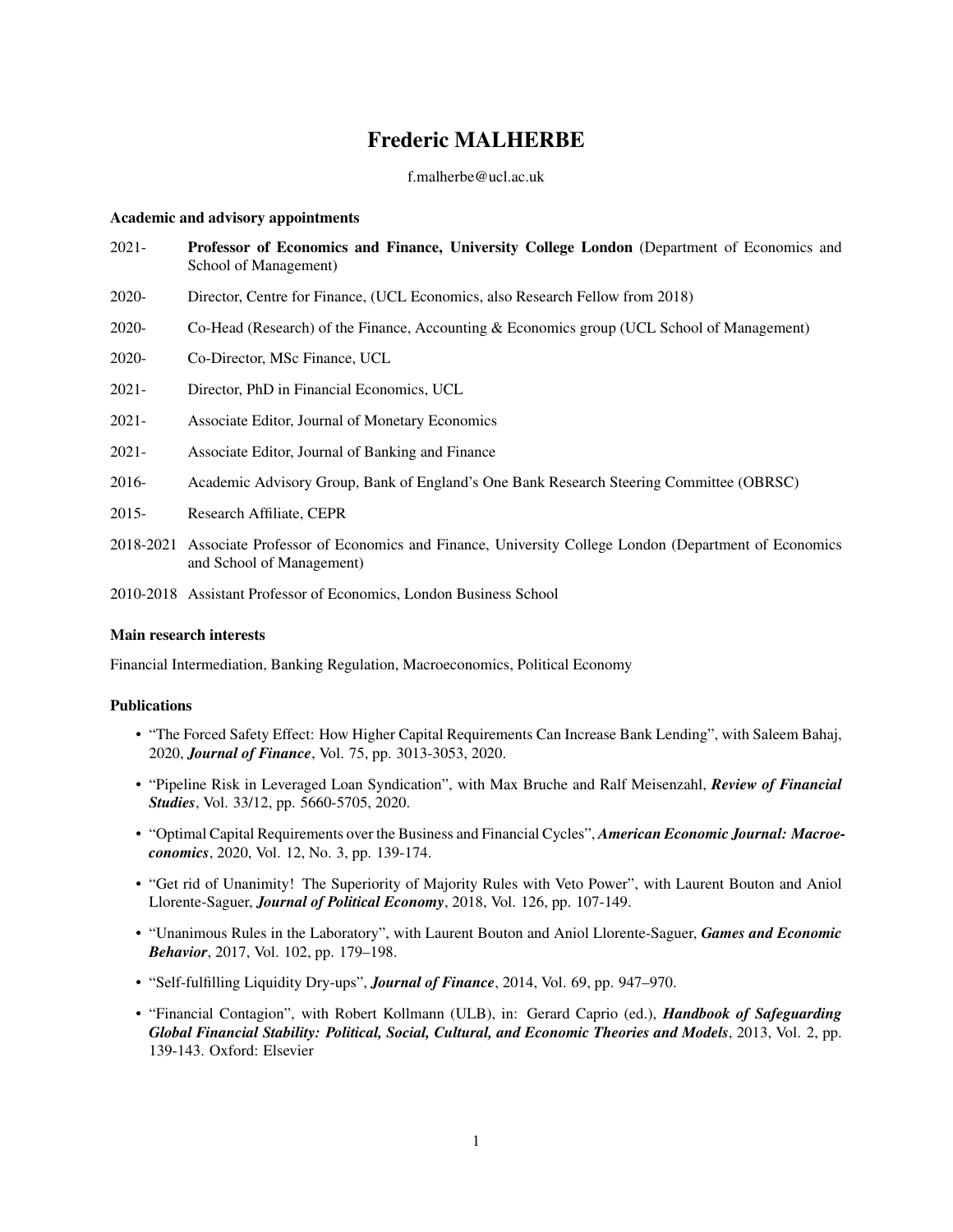#### Working papers and work in progress

- "Beyond Pangloss: Financial Sector Origins of inefficient economic booms", with Michael McMahon, 2020, CEPR Discussion Paper 15180.
- "The Cross-border Effects of Bank Capital Regulation", with Saleem Bahaj, 2021, CEPR Discussion Paper 16148.
- "Systemic Risk Measures: an Anatomy", UCL, 2020.
- "Market Discipline and Securitization", London Business School, 2012.
- "What determines how banks respond to changes in capital requirements?", with Saleem Bahaj, Jon Bridges, and Cian O'Neill). Bank of England Working Paper 593, April 2016.

# Grants and awards

| 2016 | London Business School Junior Faculty Research Award                          |
|------|-------------------------------------------------------------------------------|
| 2014 | RAMD grant for a project on governent guarantees and potential output         |
| 2013 | Leverhulme Trust grant (£125k) for an international network on banking crises |
| 2013 | <b>Baron Alexandre Lamfalussy fellowship (ECB)</b>                            |
| 2013 | RAMD grant for a project on banking data                                      |
| 2012 | Institut Europlace de Finance (with Wolf Wagner)                              |
| 2012 | Runner-up, Fondation Banque de France Research Grant                          |
| 2012 | RAMD grant for a project on macro-prudential regulation                       |
| 2011 | RAMD grant for a project on political economy                                 |
| 2009 | Selected for the Econometric Society European Winter Meeting                  |
| 2009 | Université libre de Bruxelles, BRIC Research Grant                            |
| 2009 | National Bank of Belgium, Young Researcher Grant                              |

# Prize Jury

Prize Young Researcher in Economics 2014 (Fondation Banque de France).

# Journal referee

Econometrica, American Economic Review, Review of Economic Studies, Journal of Finance, Review of Financial Studies, Journal of Financial Economics, Journal of Economic Theory, Journal of the European Economic Association, American Economic Journal: Macroconomics, Journal of Monetary Economics, Journal of International Economics, American Economic Journal: Microconomics, Review of Finance, Journal of Public Economics, Management Science, Journal of Financial Intermediation, Economic Journal, Journal of Economics Dynamics and Control, Journal of Money Credit and Banking, Journal of Banking and Finance, International Economic Review, Journal of Financial Stability.

# PhD Supervision

Chiara Lattanzio (UCL, ongoing), Gabriel Ruiz Radrigan (UCL, ongoing), Xuewen Fu (UCL, ongoing)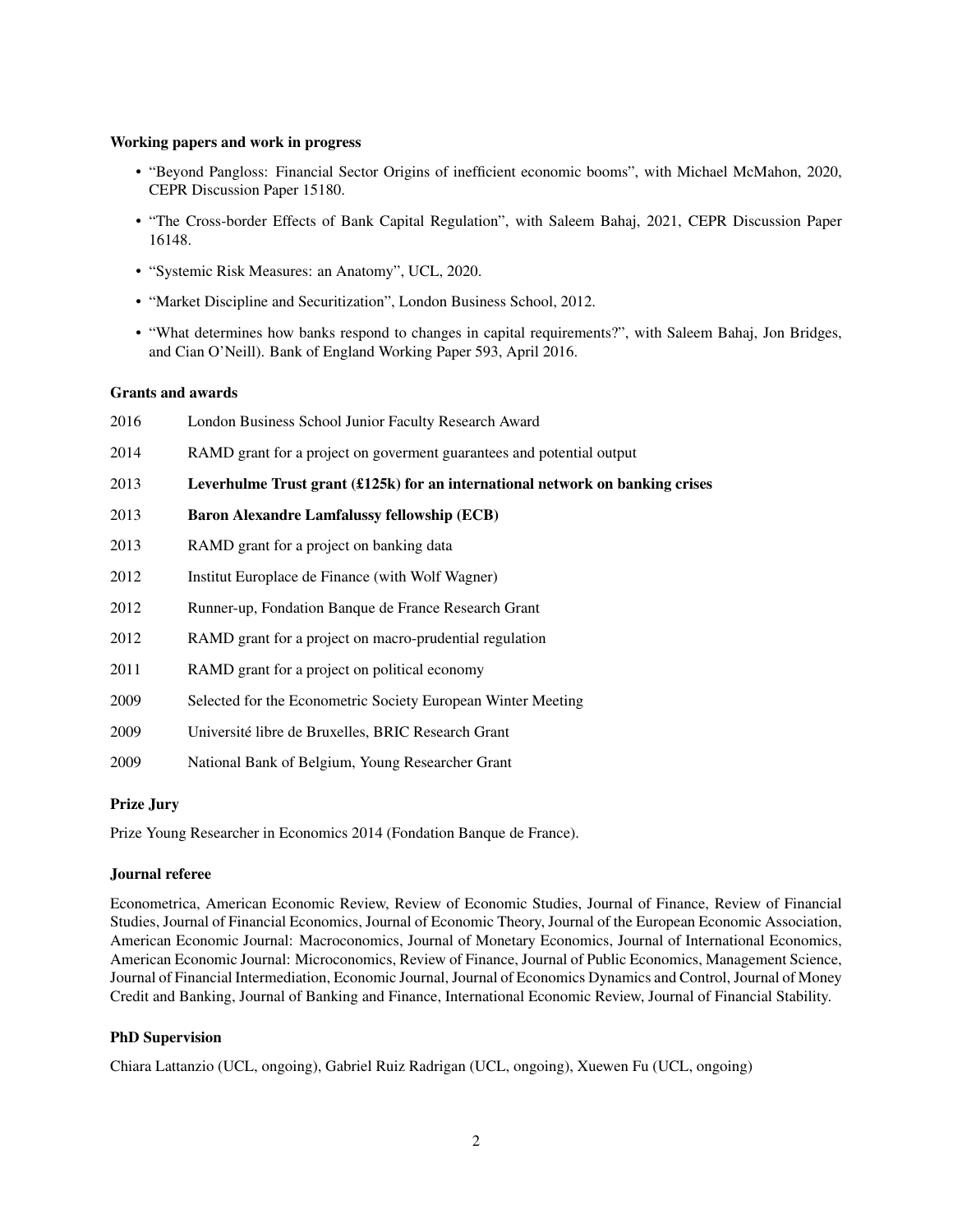#### PhD theses committee (examinator or external member)

Seungmoon Park (UCL, 2021), Benjamin Hemingway (UCL, 2018), Nicholas Garvin (UPF, 2018), Jing Zeng (LSE, 2014), Martin Kuncl (CERGE-EI, 2014).

#### Seminars (past and forthcoming)

- 2022 Michigan State University, UCLouvain, Bank of Spain
- 2021 Higher School of Economics (Moscow), KU Leuven, Frankfurt School of Finance and Management, University of Luxembourg.
- 2020 Humboldt University Berlin, Bank of Lithuania, Bonn University, Ecole Polytechnique, Warwick University.
- 2019 University of geneva (SFI), BI Oslo, University of Vienna, University of Kent, University of Nottingham, University of Bern.
- 2018 Olin Business School-WashU, EPFL-HEC Lausanne, Sciences-Po/Bank de France, Rotterdam School of Management, Reserve Bank of New Zealand, Cass Business School, University of Wisconsin-Madison, French Prudential Supervision and Resolution Authority, Bank of Italy, Bank of England, Paris School of Economics.
- 2017 Pompeu Fabra University (2x), Bank of England, Oxford Said Business School, University of Amsterdam (2x), Stockholm School of Economics, Stockholm Business School, Toulouse School of Economics, Copenhagen Business School, Queen Mary-University of London, University College London, Bocconi University, SciencesPo, INSEAD, EIEF, Goethe University, Frankfurt School of Finance and Management, De Nederlandsche Bank, Warwick Busines School, Oxford University, HEC Paris.
- 2016 University of Zurich, University of Bonn, Bank of Finland, University of Amsterdam, ECARES.
- 2015 London School of Economics, Bank of England, Lancaster Business School, Carlos III University, University of Exeter.
- 2014 Frankfurt School of Finance and Management, New Economic School, Higher School of Economics, University of Birmingham.
- 2013 New York Fed, Federal Reserve Board, Georgetown University, Pompeu Fabra University, IMF, FGV Rio, FGV Sao Paulo, Sveriges Riksbank, Manchester Business School, University of York, National Bank of Belgium, University of Antwerp.
- 2012 University of Zurich, Bank of England, Ecole Polytechnique.
- 2011 Bank of England, European University Institute, University of Warwick, Boston University, European Central Bank, Columbia GSB, Banque de France.
- 2010 London School of Economics, Mc Gill University, CREI, Université Catholique de Louvain, Tilburg University, Queen Mary-University of London, London Business School.
- 2009 University of Amsterdam, Boston University, MIT, Toulouse School of Economics, Carlos III University, Autonoma de Barcelona.
- 2008 National Bank of Belgium.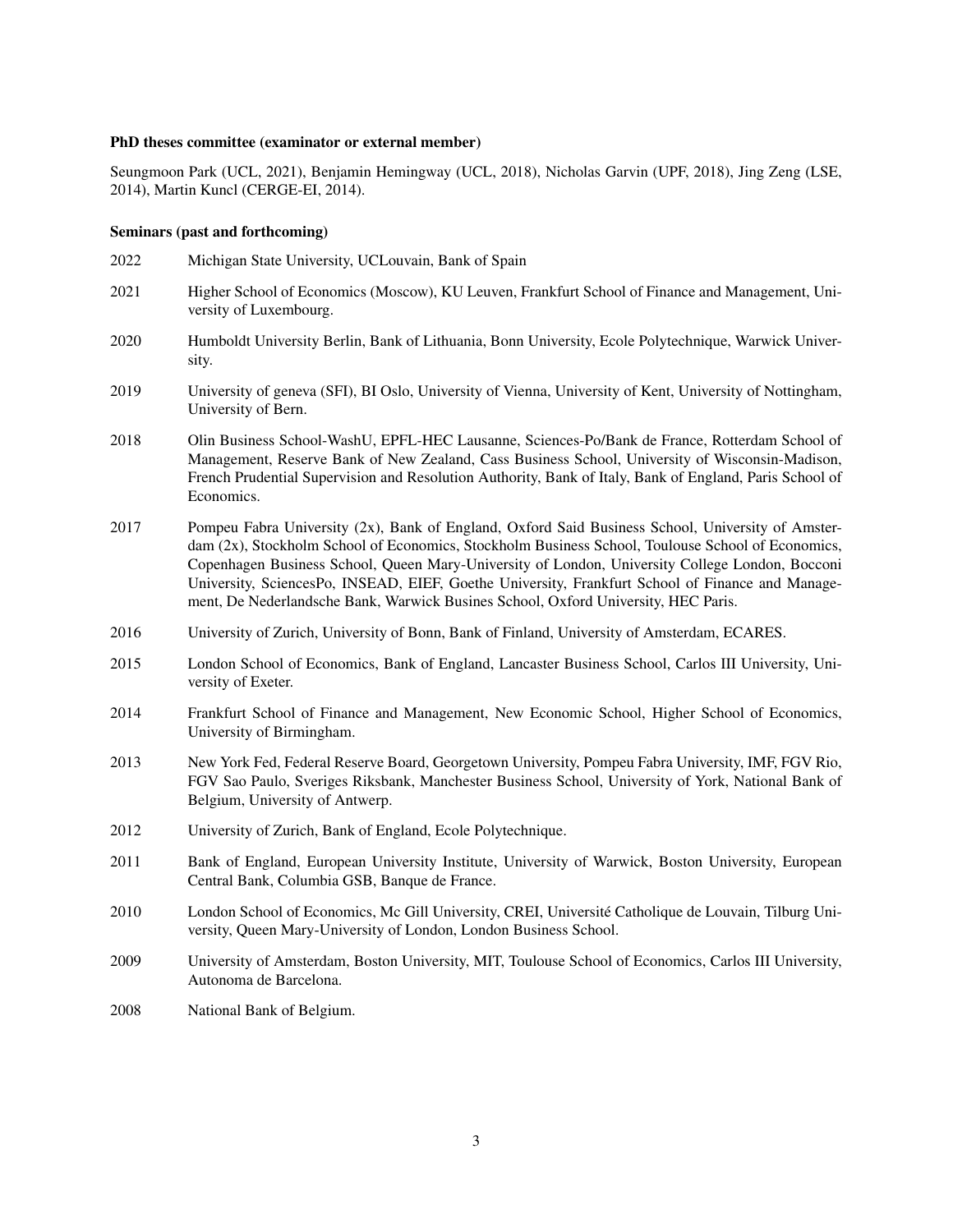#### Conferences/workshops (invited speaker)

- 2020 King's College, QCGBF Policy Lab on "Challenges to Financial Stability".
- 2019 Lisbon Meetings in Game Theory and Applications (ISEG Universtity of Lisbon), Lund University Banking Conference (Knut Wicksell Centre for Financial Studies).
- 2017 Bristol Banking and Financial Intermediation Workshop.
- 2013 Bank of Portugal conference on Financial Intermediation.
- 2010 UCL (ELSE Financial Economics Workshop)
- 2009 Econometric Society European Winter Meeting (Budapest)

#### Conferences/workshops (regular talks)

- 2021 Endless Summer Conference on Financial Intermediation and Corporate finance in Athens.
- 2018 11th Annual Paul Woolley Centre Conference at LSE, Endless Summer Conference on Financial Intermediation and Corporate finance in Larnaca.
- 2017 Baffi Carefin Banking Conference at Bocconi, OxFIT, ESSFM in Gerzensee, Western Finance Association, Financial Stability Conference (Banco de España - CEMFI), Barcelona GSE Summer Forum, ABFER Conference on Financial Regulations: Intermediation, Stability and Productivity (NU Singapore).
- 2016 CEPR Growth and Macroeconomics annual meeting (London), CEPR-DNB conference on "Bank Equity over the Cycle" (Amsterdam), Christmas Meeting of Belgian Economist (UCLouvain).
- 2015 ESSFM in Gerzensee, SED (Warsaw), EFA (Vienna), LBS Finance Symposium, De Nederlandsche Bank
- 2014 Barcelona Summer Forum, Tilburg conference on Financial Stability, Isaac Newton Institute (Cambridge), UCLouvain.
- 2013 Marie Curie Research Network (final conference in Konstanz), Queen Mary, University of London, AFA (Annual Meeting in San Diego).
- 2012 Toulouse School of Economics (Conference on "Risk Management and Finance"), London Macro Workshop (BoE, LBS, LSE, and UCL rotating bi-annual workshop), Banque de France (Conference on "Banking models and banking structures"), Christmas Meeting of Belgian Economist (KULeuven).
- 2011 CREI (CEPR Conference on "Asset Prices and the Business Cycle"), EFA (Annual Meeting in Stockholm), Econometric Society (Annual Meeting in Oslo), ESSET (Gerzensee), SAET (Annual Congress in Faro, 3 papers).
- 2010 Frankfurt (Deutsche Bundesbank, European Banking Center, and European Business School conference on "Conference on Liquidity and Liquidity Risk"), EIEF (CEPR conference on "Transparency, Disclosure and Market Discipline"), Tilburg (CEPR conference on "Procyclicality and Financial Regulation"), Birkbek College (COOL Conference on Macroeconomics).
- 2009 EEA (Annual Meeting in Barcelona), ECORE (summer school).
- 2008 Center for Financial Studies (summer school).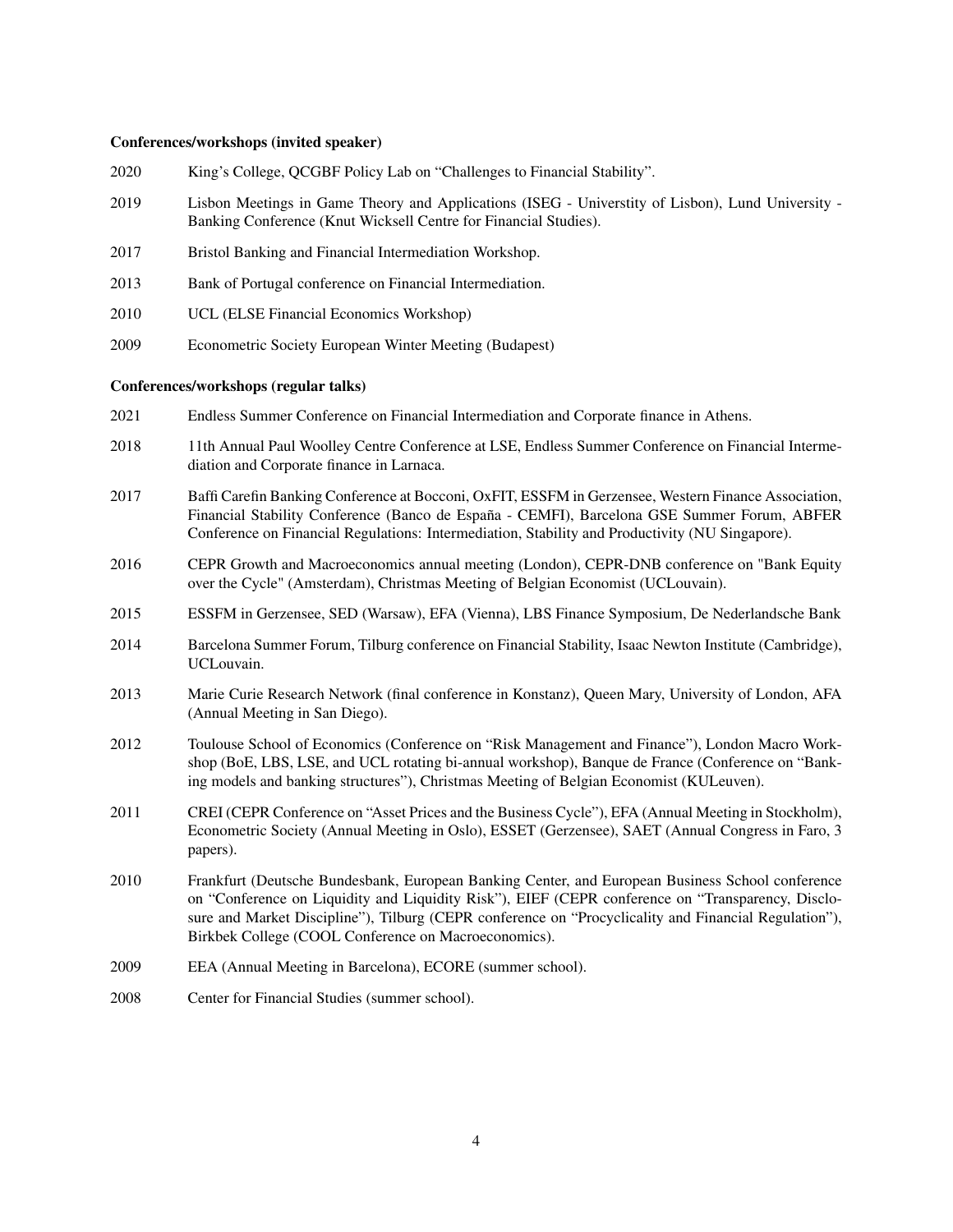#### Conferences/workshops (discussions)

- 2021 OxFit, CEPR Conference on The Politics of Regulation and Central Banking, Endless Summer Conference on Financial Intermediation and Corporate finance in Athens.
- 2020 Baffi Carefin conference (Bocconi and Bank of Italy).
- 2019 London Business School (Financial Fragility and Safe Assets workshop), OxFIT, Second conference on Financial Stability (CEMFI - Bank of Spain), Oxford Financial Intermediation Theory conference.
- 2018 Oxford Financial Intermediation Theory conference.
- 2017 Baffi Carefin Banking Conference at Bocconi, FIRS, BoE CCBS Macro-finance workshop, London Financial Intermediation Workshop at the Bank of England.
- 2015 Gerzensee (corporate finance), BGSE Summer Forum, Oxford Financial Intermediation Theory conference.
- 2014 IESE (Conference on Financial Stability and Regulation), BOE and CFM conference on Macroeconomics, Oxford Financial Intermediation Theory conference.
- 2013 UPF (Financial intermediation, risk and liquidity management), AEA (Annual Meeting in San Diego), Oxford Financial Intermediation Theory conference.
- 2012 Bank of Spain conference in Madrid, EGCB Day Ahead conference in Malaga, Oxford Financial Intermediation Theory conference.
- 2011 EFA annual meeting in Stockholm, 3 papers.
- 2010 CEPR-EABCN conference in Brussels.

#### Conferences/workshops (organization)

2011- London FIT Network (Financial Intermediation Theory), 27 workshops (at LBS, Cass, Imperial, and UCL).

\_

- 2022 BGSE Summer Forum, 2 workshops: 1) Financial Intermediation and Risk workshop), joint EuroFIT Network event; and 2) Information asymmetries in Financial Markets: Applications to Macroeconomics and Finance.
- 2021 BGSE Summer Forum, 2 workshops: 1) Financial Intermediation and Risk workshop), joint EuroFIT Network event; and 2) Information asymmetries in Financial Markets: Applications to Macroeconomics and Finance.
- 2020 BGSE Summer Forum (Financial Intermediation and Risk workshop), joint EuroFIT Network event (Cancelled due to Covid19).
- 2019 BGSE Summer Forum (Financial Intermediation and Risk workshop), joint EuroFIT Network event.
- 2018 EuroFIT conference at UCL, Dec 2018, UPF-EuroFIT workshop on Financial Intermediation and Risk in Barcelona.
- 2017 BGSE Summer Forum (Financial Intermediation and Risk workshop), joint EuroFIT Network event.
- 2016 "Syndicated Loans Conference", EuroFIT Network, LBS, BGSE Summer Forum (Financial Intermediation and Risk workshop), joint EuroFIT Network event.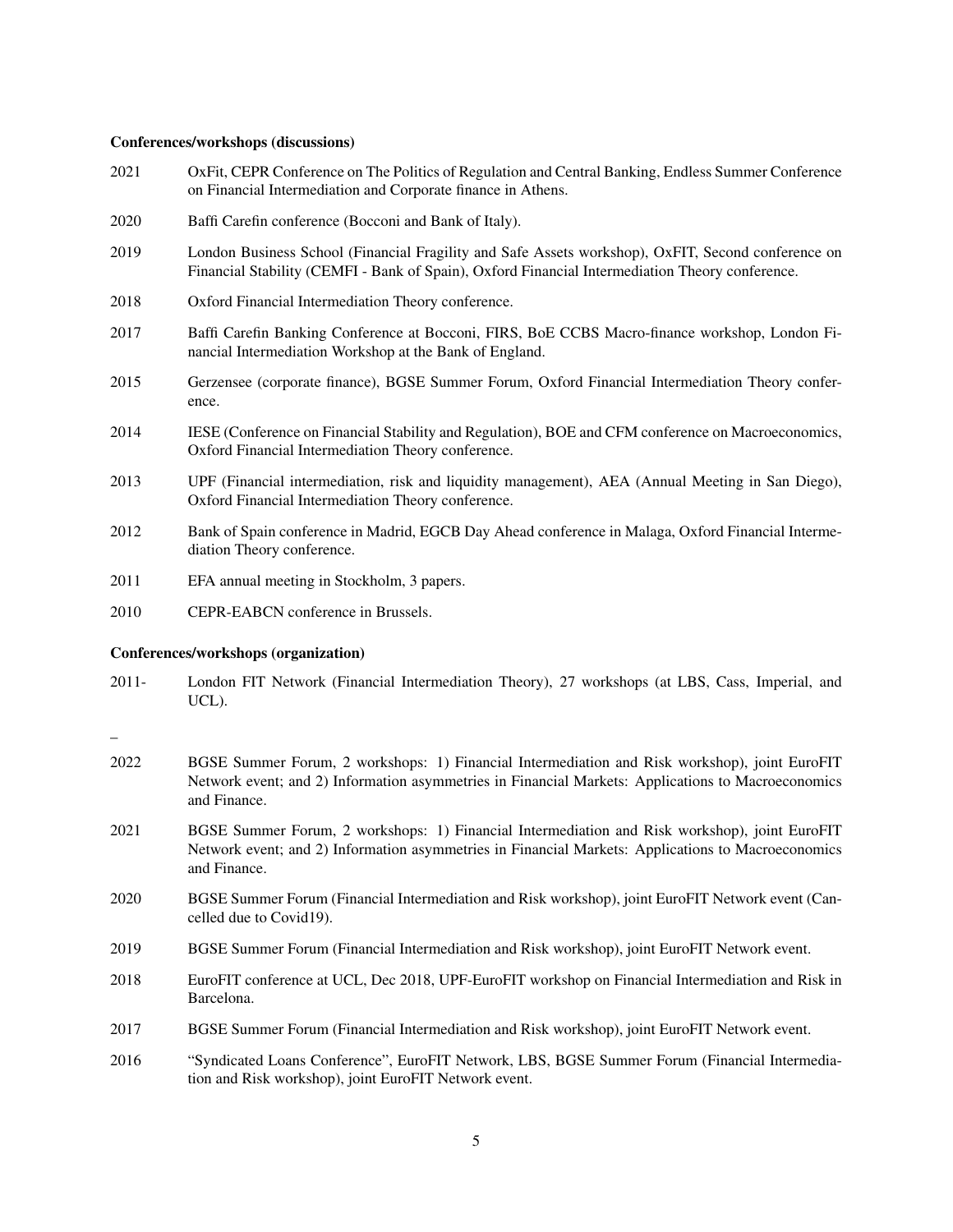- 2015 "Syndicated Loans and CLO's Conference", EuroFIT Network, BGSE Summer Forum (Financial Intermediation and Risk workshop), joint EuroFIT Network event.
- 2014 "Corporate Loans Conference", EuroFIT Network, LBS.
- 2012 "The Macro-economics of Financial Stability," LBS.

#### Conferences (program committee chair)

EEA 2021, 2022 finance track, co-chair.

#### Conferences (program committee member)

FIRS 2018, 2019, 2020, 2021, 2022; OXFIT 2012, 2013, 2014, 2015, 2016, 2017, 2018, 2019, 2020, 2021, 2022; RES 2013, 2014, 2015, 2019, 2020, 2021; EFA 2018, 2021; ESEM 2018, 2019; Cambridge Corporate Finance Theory Symposium 2022, Oxford-ETH Macro-finance Conference 2021, 4th Bristol Banking Workshop, CEPR Conference on "The Politics of Regulation and Central Banking" in Rotterdam on February 12, 2021, 11th EBC Network Conference in Tilburg, 10th EBC Network Conference in Luxemburg 2019; 9th European Banking Center Network Conference in Lancaster 2018; Cass Business School 2nd Workshop on Corporate Debt Markets 2018; CEPR-FRI conference on "Modelling Credit Cycles" 2017; DNB-EBC Conference on Macroprudential Regulation, 2015; Tilburg Conference on Financial Stability 2014; IFABS 2013.

# Education

| 2010 | PhD in Economics, ECARES, Université libre de Bruxelles           |
|------|-------------------------------------------------------------------|
| 2009 | Visiting PhD Student, Fall term, MIT                              |
| 2005 | MRes in Economics, Université libre de Bruxelles                  |
| 2001 | MSc in Management, Université Catholique de Louvain               |
| 1998 | BSc in Business and Engineering, Université Catholique de Louvain |

# **Teaching**

| 2021-     | Financial Intermediation Theory (PhD, UCL)                                                      |
|-----------|-------------------------------------------------------------------------------------------------|
| 2020-     | Introduction to Quantitative Finance (MSc Finance, UCL).                                        |
| 2018-     | Corporate Finance (Msc Finance, UCL).                                                           |
| 2019      | Banking Theory (Summer School, BGSE).                                                           |
| 2018      | Business Economics (MBA, UCL).                                                                  |
| 2018-2021 | Managerial Economics (MBA, UCL-PKU), Corporate Finance (Msc Finance, UCL).                      |
| 2018      | Corporate Finance Theory (LSE, PhD, co-taught).                                                 |
| 2017      | Core Macroeconomics 2 (PhD, co-taught, LBS), Political Economy (PhD, co-taught, LBS).           |
| 2017      | Global Business Environment (MBA, LBS), taught since 2011.                                      |
| 2016      | Global Economic Environment (EMBA Global Asia, LBS-Columbia-HKU), also taught in 2012 and 2013. |
| 2015      | Advanced macroeconomics (PhD), also taught in 2013.                                             |

2014-2017 Understanding the International Macroeconomy (EMBA Dubai, LBS), also taught in 2016 in the Master in Finance (LBS).